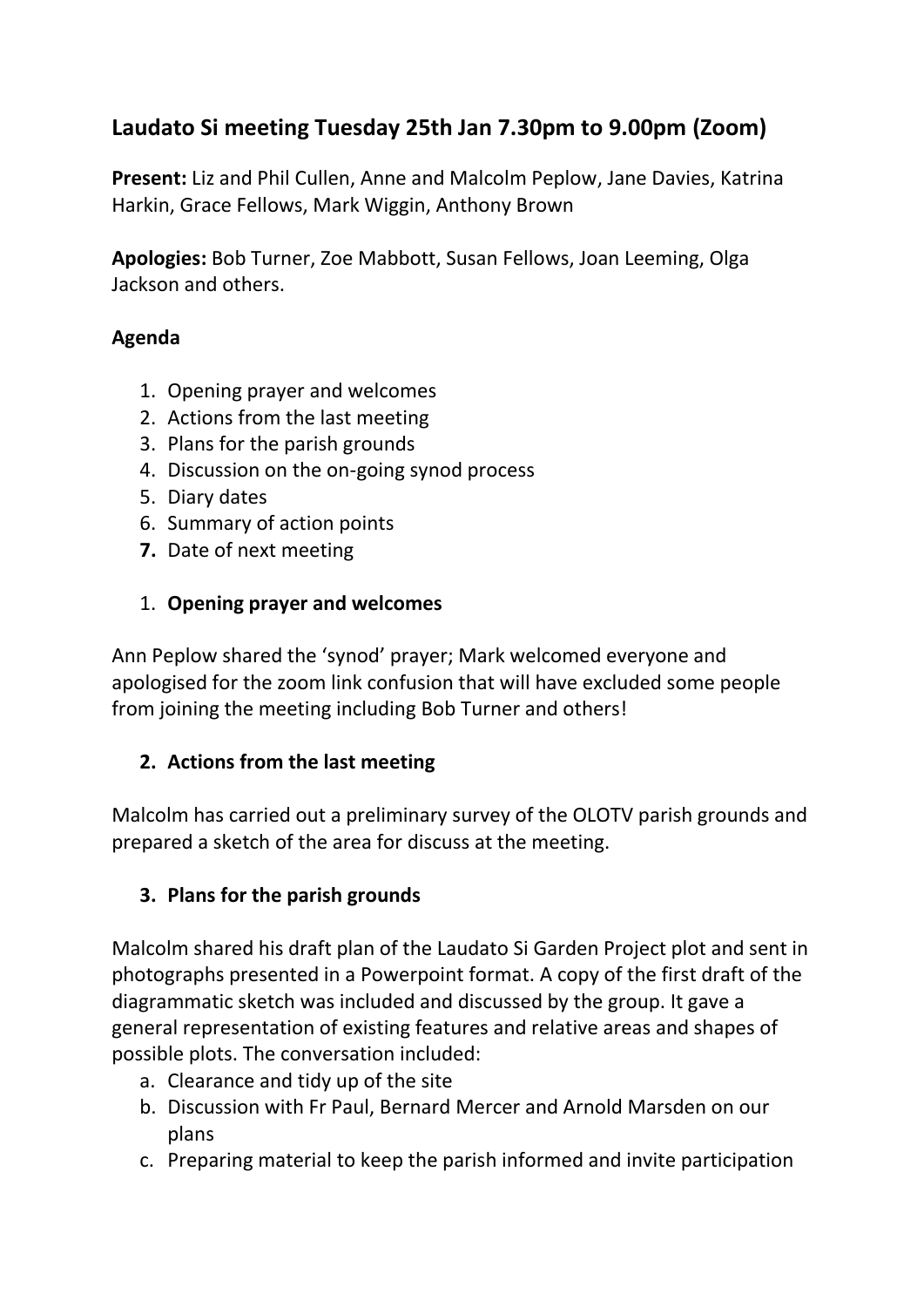- d. Consultation and ownership of the project by the parish i.e. not individuals
- e. Plans and costs for the project and use of contacts with skills for pro bono support.

Katrina, following the meeting has put forward some ideas for working together with St Michael & St John's RC Primary School. The school has a Laudato Si group and can help develop Laudato Si in the wider parish.



The offers included a few suggestions for the 'Garden Action Plan' to achieve the Live Simply Award. Katrina writes:

• I am quite happy for my Laudato Si and my class from SSMJ to make/construct any bug houses/hedgehog houses/bat houses etc. that the new garden area would need at the back of the church. As I am forest trained teacher it is something that I feel the children could get a lot from and embeds that love of the environment/nature - caring for our common home within the children.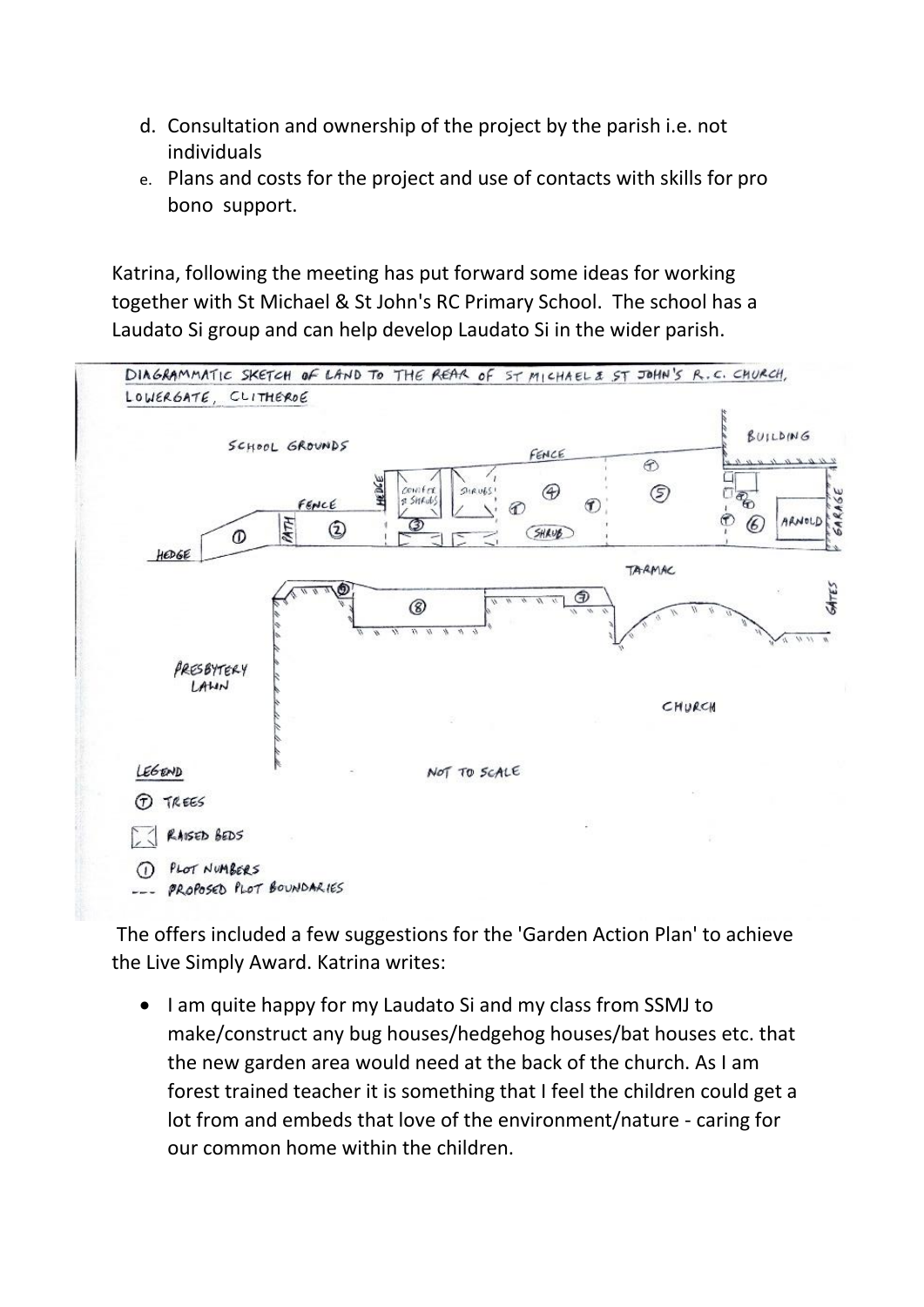- Wildflower area I don't know what the quality (depth/ph) of the soil is like but for the school garden we have spoken about some of the area being a 'wild garden area'
- our school SSMJ leaflet around the parish and I would be happy to to encourage bugs/bees etc. within the area - is this something that could be combined with the church's flowers - Do you use wildflowers within church? Could this be used for any areas not suitable for gardening as a natural barrier?
- We have recently been delivering create a leaflet (checked by yourselves) and then organise for some delivery around the parish with the Laudato Si group children from SSMJ if that would help? The local shops were very supportive and happy to display leaflets - could this advertise the garden (behind the church) in the way you would wish and gather support for the project? Could these leaflets be given out after church, could social media Facebook/twitter be used to advertise the garden project? Could these leaflets go home with local school children from the local primary schools?
- If you would like the children to help with clearing the grounds behind the church, please let me know, I am happy to organise my Laudato Si group to give a helping hand.
- We have also just started to use an electronic version of 'Forms' from Outlook to ask for parental opinion on different aspects - this could help to gather parish opinion on our 10 Nuclei? If we would like to know about creating one, please let Katrina know.

The link with SSMJ is very important and in time will yield plenty of fruit for Laudato Si in the parish/community. Linking schools and parishes and reaching the many people who are not directly involved in parish life is a major goal!

## 4. **Discussion on the on-going synod process**

Pope Francis has called a Universal Synod which is taking place in every Catholic diocese across the world. The Synod is themed: **"For a Synodal Church: Communion, Participation, and Mission".** The diocese wants to hear from as many people as possible, those involved in the church and those who are not. You can take part by completing an online submission following this link: [www.surveymonkey.co.uk/r/3D3FXJ2.](https://dioceseofsalford.us6.list-manage.com/track/click?u=76e219dab8653b775ba8aac4c&id=0c43e9393a&e=643bc6868c)

Please share this link with family and friends. We have until 1<sup>st</sup> March 2022 to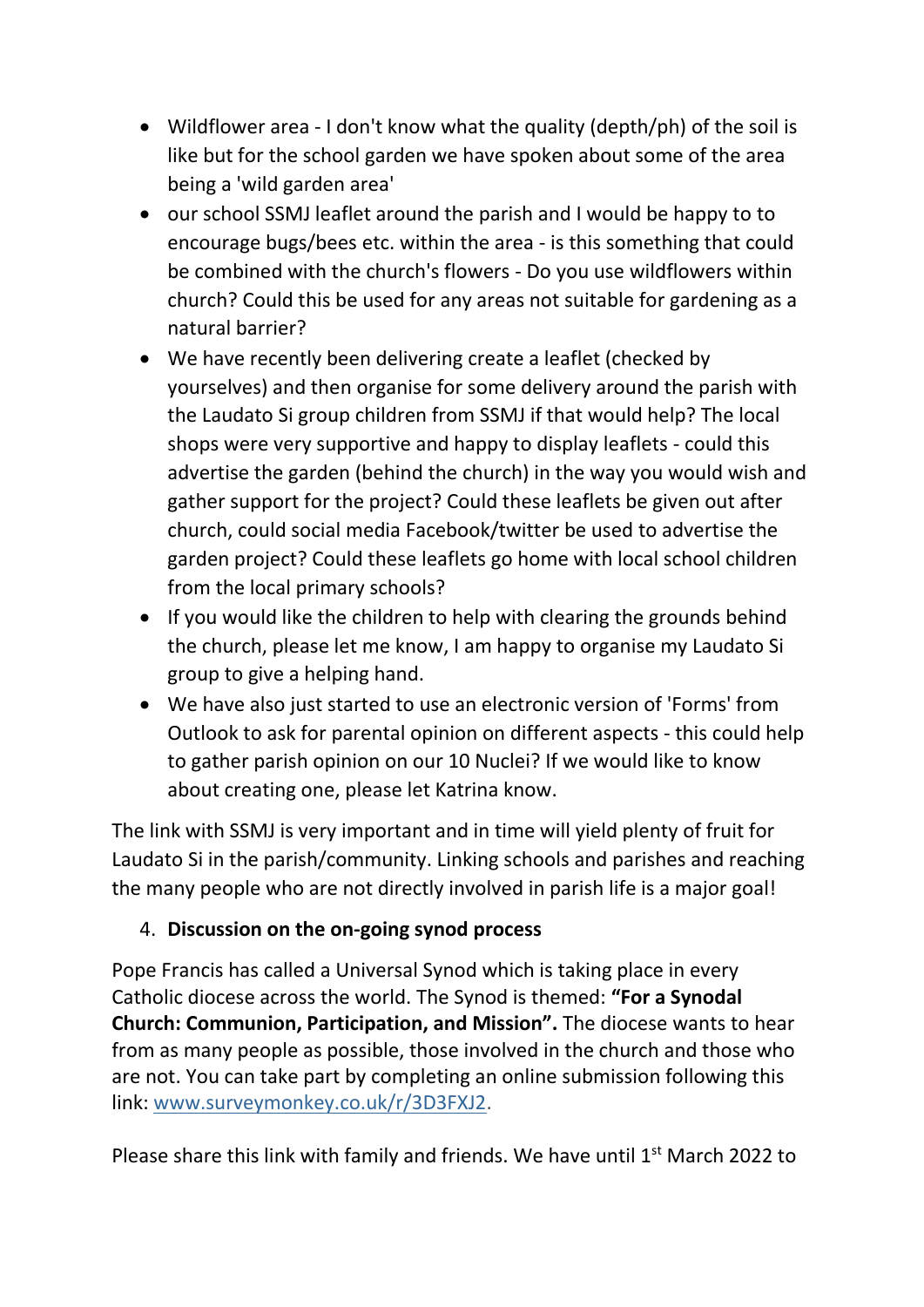make our submissions then, after national and continental gatherings, the Synod of Bishops will gather in Rome in 2023 to reflect on what has been heard. Our parish contribution is invaluable and can make a considerable difference to the future of the Church in our parish diocese and across the world.

Anthony supplied a paper on the Ten Thematic Nuclei of the Synod (attached) on which the 12 diocesan question are based and which are a good aid for deeper reflection before completing the diocesan questionnaire.

Pope Francis is asking some big and difficult questions. It was felt that we need to know what Father Paul, the Missionary Steering group and the other members of our Parish are thinking and communicating about this important Journey.

Ann Peplow commented: "I do feel that it would be in keeping with the theme of the Synod to communicate with the other Groups and to listen to their responses before meeting to complete our own Questionnaire. Without this greater feedback I think that our own response will be diminished." This was also the feeling of the whole group.

Two important questions we can ask ourselves are:

- 1. What is my current experience of the Church and how does this bring me closer to God?
- 2. How would I like to improve this experience?

Each one of us to attempt one of the 10 Thematic Nuclei questions posed. Anthony will circulate his own responses to one of the 10 questions as an example.

Although we do not propose a further Laudato Si' full meeting on the Synod there are two upcoming meetings (dates below) when we can contribut to the Synod but we will use email to guide further thoughts and opportunities to promote a Laudato Si' response.

## 5. **Synod Diary dates**

There are Parish/Deanery opportunities to contribute to the Synod at this stage: